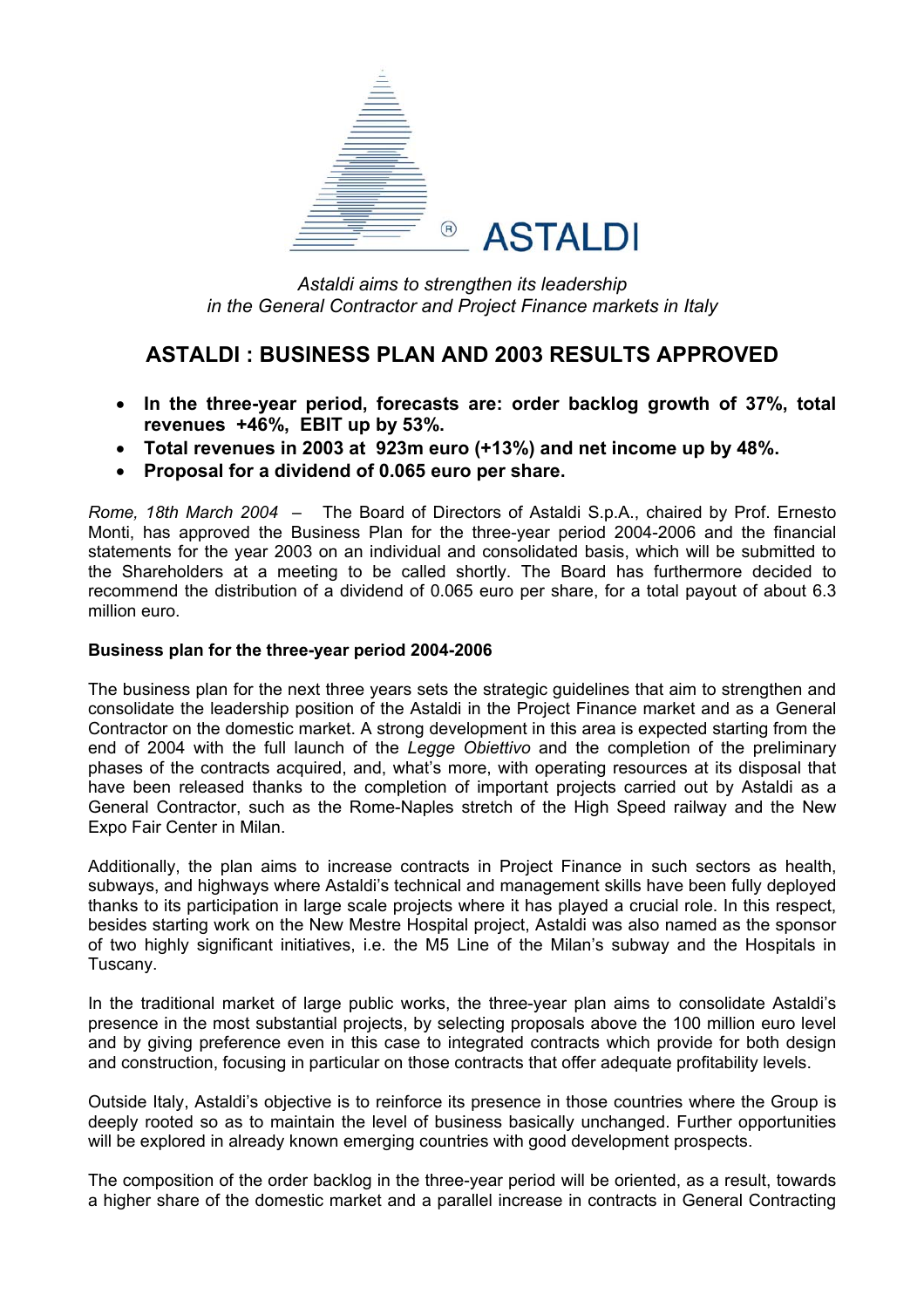and Project Financing which, at the end of the three years, will account for 58% of total revenues, compared to the current 42%. The average yearly growth in the **orders backlog** is forecast to be 11%, thus exceeding 6 billion euro by 2006, compared to 4,4 billion at the end of 2003, with a combined increase of 37% over the three years. The estimated growth in **total revenues** indicates an average yearly increase of 13.5%, so as to take the absolute value from the current 923 million euro to 1,350 million euro by the end of 2006, with an overall percentage growth of 46%. **Ebit** is expected to grow from 66 million euro in 2003 to 101 million euro in 2006, with an average yearly increase of 15.2% and a percentage rise over the three years of 53%. Following the reimbursement of the  $\epsilon$  150 million bond due to expire in February 2005, the net financial position, which includes the equity investments related to structured financed projects, will determine a Debt/Equity ratio which will continue to remain in the 0.5-1 range. In 2006 net debt is forecast to stand at  $\epsilon$  220 million with equity forecast to amount to over  $\epsilon$  300 million.

"The fact of having exceeded, earlier than expected, the order backlog target set in the previous 2003-2005 business plan bears witness to the soundness of the strategy devised and implemented by Astaldi's management - declared CEO, Vittorio Di Paola – confirming the effectiveness of the instruments indicated in the new business plan, whose task is to strengthen Astaldi's leadership as a general contractor and to firmly establish the company as one of the leading actors in the project finance market".

#### **Financial statements 2003**

The 2003 financial statements approved by the Board, which will be submitted to the Shareholders meeting due to be called shortly, shows, on a consolidated level, an increase in *Net Income* of 48% over the previous year and a 13% gain in *Total Revenues*. More in detail, the Net Income of the Group amounted to over 22 million euro, against 15 million in 2002, while Total Revenues rose to 923 million euro from 817 million recorded in 2002. The profit & loss account approved by the Board also reveals 22.6% growth in *Gross operating profit* over the previous year, amounting to 130 million euro and equal to 14% as a share of total revenues, and a marked increase in *Ebitda*, which totalled 113 million euro, an increase of 27% over 2002. *EBIT* amounted to 66 million euro, a 4% rise and equal to 7.2% as a share of total revenues.

The Board also deliberated to submit to the Shareholder's meeting a proposal for a dividend distribution of 0.065 euro per share for a total amount of approximately 6.3 million euro; ex dividend date May  $3<sup>rd</sup>$ , 2004 and payment date May  $6<sup>th</sup>$ , 2004.

### ли в община в община в община в община в община в община в община в община в община в община в община в община<br>В община в община в община в община в община в община в община в община в община в община в община в община в<br>

*The Astaldi Group, listed on the Star segment of the Italian Stock Exchange, has more than 75 years of business experience in the design and construction of large civil engineering projects in Italy and abroad.* 

*The Group operates in the following business areas:* 

- *transport infrastructure (railways, underground systems, roads, highways, airports, and ports);*
- *hydraulic works and energy generation plants (dams, hydroelectric plants, aqueducts, oil pipelines, gas pipelines, and purification plants);*
- *civil and industrial buildings (hospitals, universities, airports, courthouses, construction works at electricity and nuclear power plants, and parking lots);*
- *operation of such works as parking lots, reclamation systems, etc.*

*The Astaldi Group currently operates as a general contractor capable of promoting financial aspects and coordinating all the resources and skills necessary for the optimal construction and operation of complex and high-value public works.* 

#### **For further information:**

tel. 06/41766389 Tel. 06/42020970 *Alessandra Onorati Giancarlo Frè Torelli* Head of External Relations *Andrea Lijoi*  and Investor Relations

### **Astaldi S.p.A. PMS Corporate Communications.**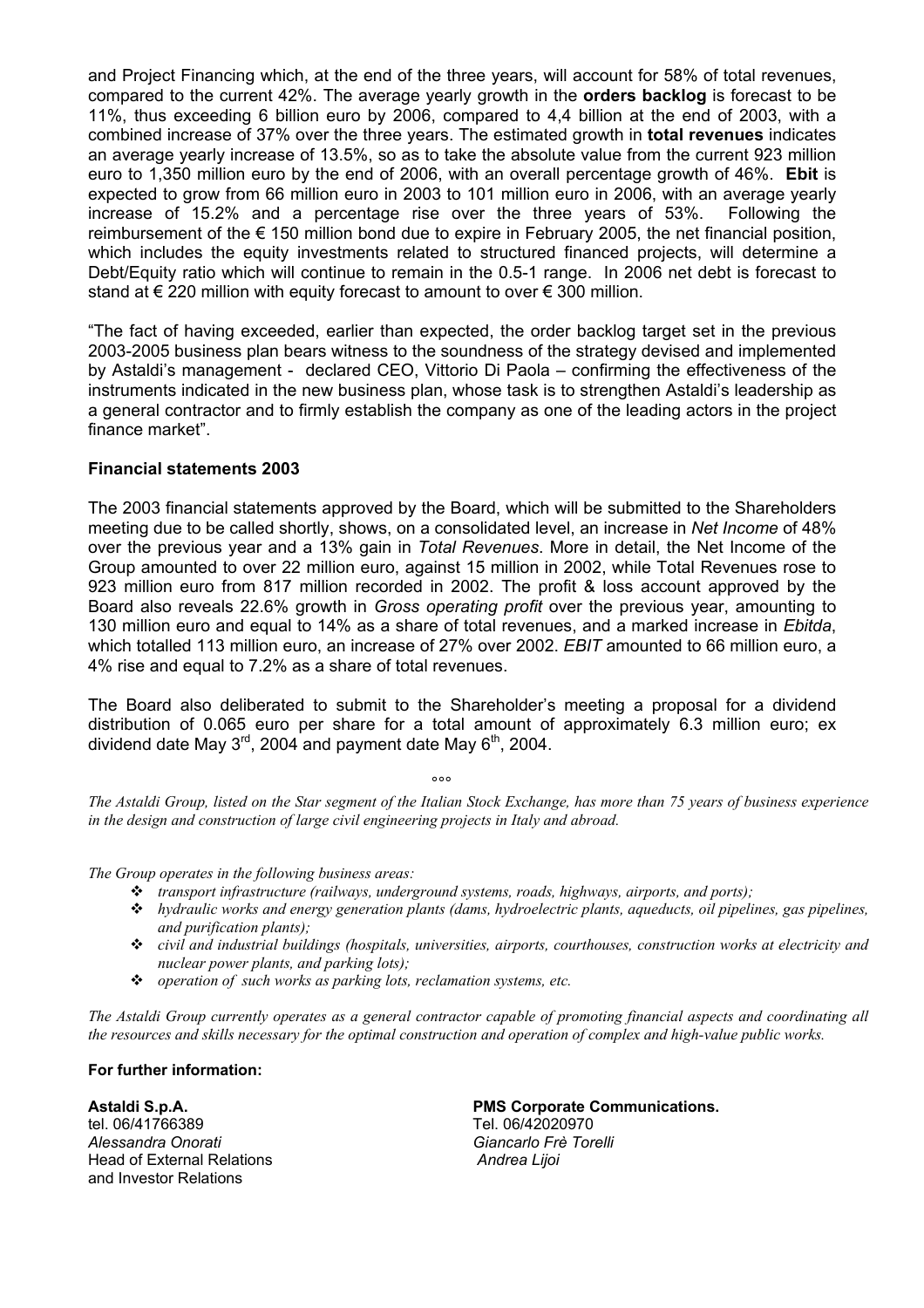### **CONSOLIDATED INCOME STATEMENT**

| (Thousand of euro)                  | December 31<br>2003 | $\frac{\theta}{\theta}$ | December 31<br>2002 | $\frac{\theta}{\theta}$ |
|-------------------------------------|---------------------|-------------------------|---------------------|-------------------------|
| Contract revenues                   | 870,145             | 94.3%                   | 757,418             | 92.8%                   |
| Other revenues                      | 52,640              | 5.7%                    | 59,097              | $7.2\%$                 |
| <b>Total revenues</b>               | 922,785             | 100.0%                  | 816,515             | 100.0%                  |
| Costs of production                 | (670, 152)          | $-72.6%$                | (601, 934)          | $-73.7%$                |
| Added value                         | 252,633             | 27.4%                   | 214,581             | 26.3%                   |
| Labour costs                        | (122, 865)          | $-13.3\%$               | (108,201)           | $-13.3\%$               |
| Gross operating profit              | 129,768             | 14.1%                   | 106,380             | $13.0\%$                |
| Other charges                       | (16, 457)           | $-1.8%$                 | (17,099)            | $-2.1\%$                |
| Ebitda                              | 113,311             | 12.3%                   | 89,281              | 10.9%                   |
| D&A                                 | (45, 693)           | $-5.0\%$                | (36,080)            | $-4.4%$                 |
| Net provisions and use of risk fund | (1, 174)            | $-0.1\%$                | 10,841              | $1.3\%$                 |
| Ebit                                | 66,444              | 7.2%                    | 64,042              | 7.8%                    |
| Interest charges                    | (27, 458)           | $-3.0\%$                | (25,072)            | $-3.1\%$                |
| Equity write-downs                  | (4,967)             | $-0.5%$                 | (6,610)             | $-0.8%$                 |
| Extraordinary income (charges)      | (4,982)             | $-0.5\%$                | (6, 149)            | $-0.8\%$                |
| Profit before taxes                 | 29,037              | 3.1%                    | 26,211              | 3.2%                    |
| Income taxes                        | (14, 994)           | $-1.6%$                 | (8, 861)            | $-1.1\%$                |
| Prepaid taxes                       | 8,136               | $0.9\%$                 | (1, 839)            | $-0.2\%$                |
| Net income for the period           | 22,179              | 2.4%                    | 15,511              | 1.9%                    |
| Net (profit) loss for minorities    | 217                 | $0.0\%$                 | (442)               | $-0.1\%$                |
| Group net income                    | 22,396              | 2.4%                    | 15,069              | 1.8%                    |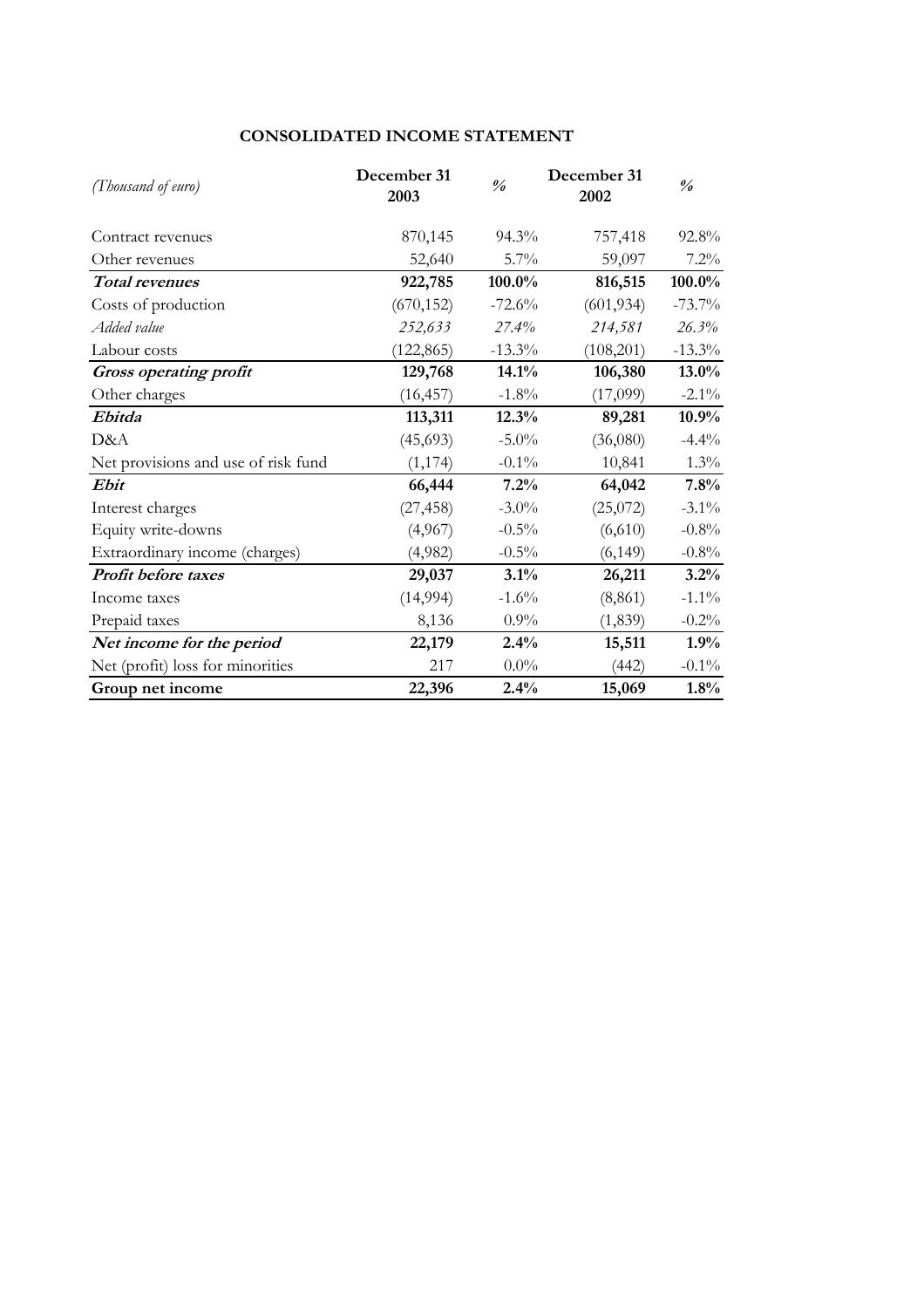### **CONSOLIDATED BALANCE SHEET**

| (Thousand of euro)                             | December 31<br>2003 | December 31<br>2002 |
|------------------------------------------------|---------------------|---------------------|
| Net intangible fixed assets                    | 52,191              | 58,292              |
| Net tangible fixed assets                      | 106,318             | 93,725              |
| Equity investments                             | 28,361              | 33,909              |
| Other net assets                               | 16,296              | 14,398              |
| Total net fixed assets                         | 203,166             | 200,324             |
| Inventories                                    | 41,316              | 40,620              |
| Work in progress                               | 187,373             | 198,343             |
| Trade receivables                              | 217,355             | 236,738             |
| Other assets                                   | 207,542             | 224,869             |
| Advance payments                               | (84, 919)           | (133, 362)          |
| Subtotal                                       | 568,667             | 567,208             |
| Due to suppliers                               | (196,399)           | (195, 154)          |
| Other liabilities                              | (142, 832)          | (144, 453)          |
| Subtotal                                       | (339, 231)          | (339, 607)          |
| Working capital                                | 229,436             | 227,601             |
| Employees' indemnity fund                      | (12, 189)           | (11,970)            |
| Contractual risks reserve                      | (51, 599)           | (50, 650)           |
| Other reserves                                 | (13,220)            | (23, 855)           |
| <b>Total reserves</b>                          | (77,008)            | (86, 475)           |
| Net invested capital                           | 355,594             | 341,450             |
| Cash and short-term financial receivables      | 149,983             | 155,261             |
| Financial receivables included in fixed assets | 73,021              | 56,399              |
| Medium/long-term financial debt                | (246,099)           | (212, 594)          |
| Short-term financial debt                      | (105, 219)          | (118,205)           |
| Net financial assets/liabilities               | (128, 314)          | (119, 139)          |
| Consolidated net equity                        | 227,122             | 222,004             |
| Minority interest                              | 158                 | 307                 |
| Net equity                                     | 227,280             | 222,311             |
| Personal guarantees                            | 1,695,806           | 1,653,148           |
| Risk of recourse from factors                  | 86,168              | 164,806             |
| Other memorandum accounts                      | 29,660              | 27,452              |
| Third-party bank guarantees in our favour      | 22,189              | 21,932              |
| Total commitments and guarantees               | 1,833,823           | 1,867,338           |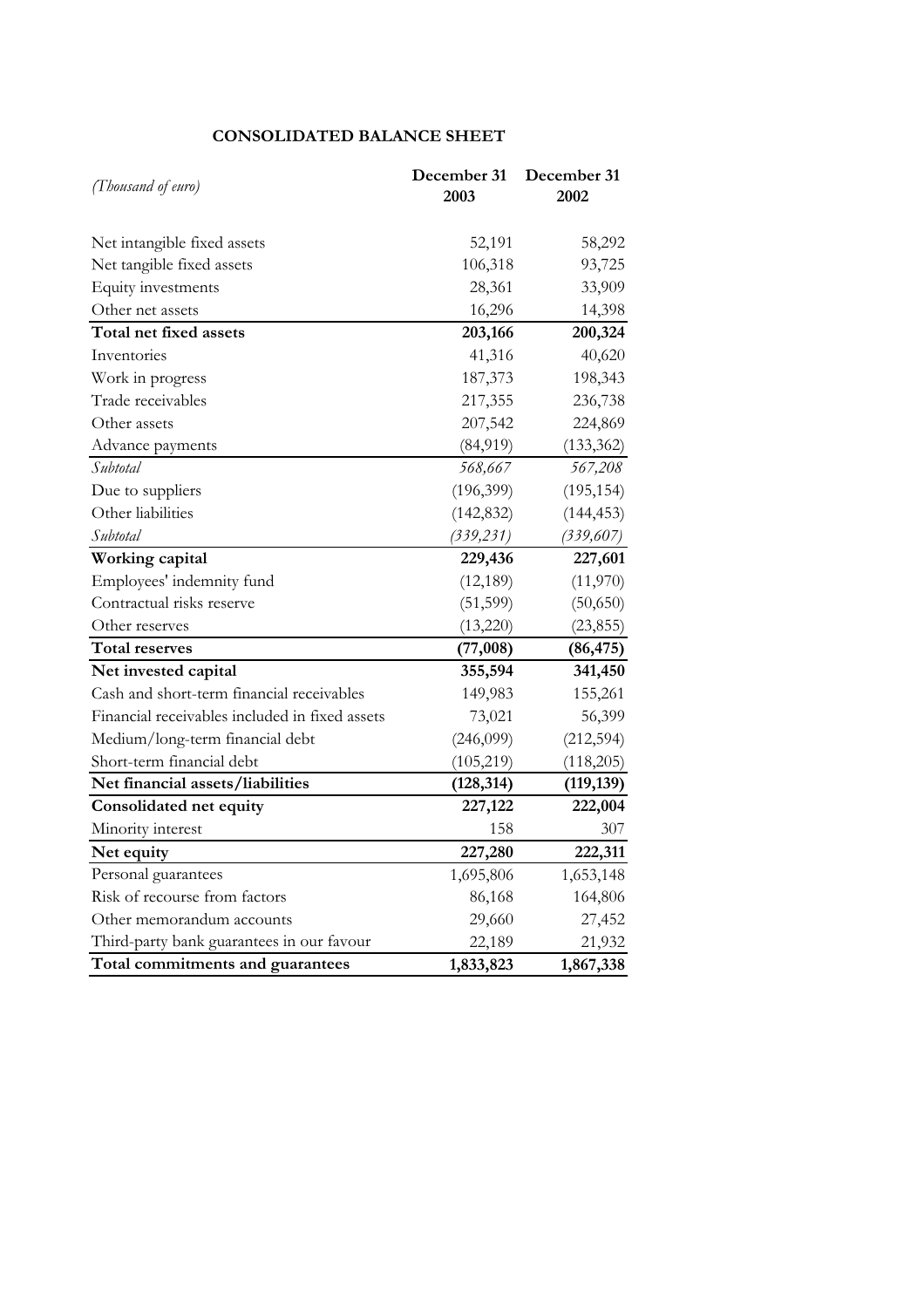## **PARENT COMPANY INCOME STATEMENT**

| (Thousand of euro)                  | December 31<br>2003 | $\frac{\theta}{\theta}$ | December 31<br>2002 | $\frac{\partial}{\partial \theta}$ |
|-------------------------------------|---------------------|-------------------------|---------------------|------------------------------------|
| Contract revenues                   | 673,977             | $94.5\%$                | 590,609             | 92.9%                              |
| Other revenues                      | 39,593              | $5.5\%$                 | 45,026              | $7.1\%$                            |
| <b>Total revenues</b>               | 713,570             | 100.0%                  | 635,635             | 100.0%                             |
| Costs of production                 | (531, 972)          | $-74.6%$                | (479, 522)          | $-75.4%$                           |
| Added value                         | 181,598             | $25.4\%$                | 156,113             | 24.6%                              |
| Labour costs                        | (89, 872)           | $-12.6%$                | (83,771)            | $-13.2\%$                          |
| <b>Gross operating profit</b>       | 91,726              | 12.9%                   | 72,342              | 11.4%                              |
| Other charges                       | (13, 494)           | $-1.9%$                 | (12, 258)           | $-1.9\%$                           |
| Ebitda                              | 78,232              | $11.0\%$                | 60,084              | 9.5%                               |
| D&A                                 | (37, 263)           | $-5.2\%$                | (30, 648)           | $-4.8\%$                           |
| Net provisions and use of risk fund | 4,942               | 0.7%                    | 14,347              | $2.3\%$                            |
| Ebit                                | 45,911              | 6.4%                    | 43,783              | 6.9%                               |
| Interest charges                    | 11,635              | 1.6%                    | (13,073)            | $-2.1\%$                           |
| Equity write-downs                  | (21, 816)           | $-3.1\%$                | (3, 433)            | $-0.5\%$                           |
| Extraordinary income (charges)      | (18,693)            | $-2.6\%$                | (5, 751)            | $-0.9\%$                           |
| Profit before taxes                 | 17,037              | 2.4%                    | 21,526              | 3.4%                               |
| Income taxes                        | (9,869)             | $-1.4%$                 | (4,955)             | $-0.8%$                            |
| Prepaid taxes                       | 4,849               | $0.7\%$                 | (4,694)             | $-0.7\%$                           |
| Net income for the period           | 12,017              | 1.7%                    | 11,877              | 1.9%                               |